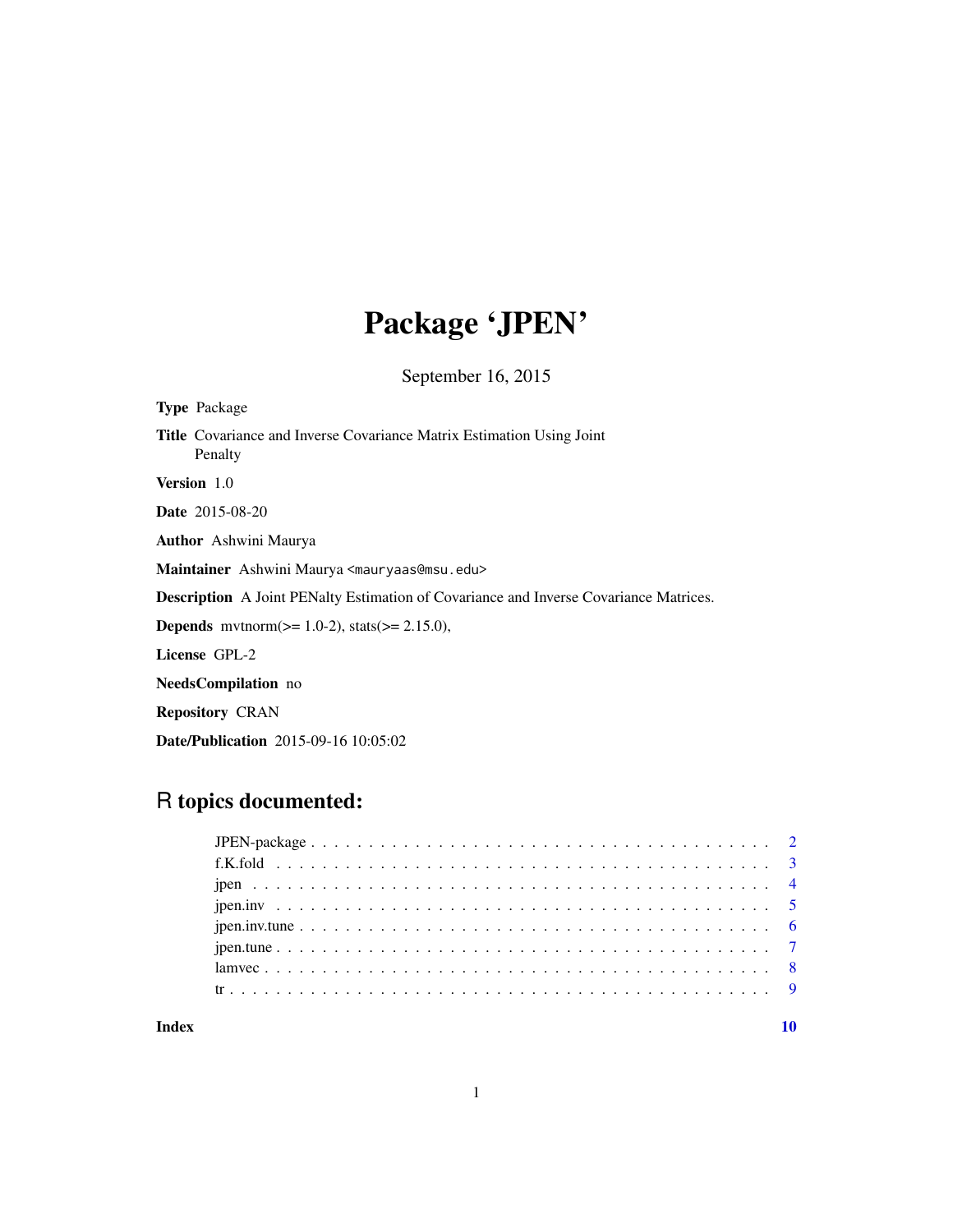<span id="page-1-0"></span>

#### Description

A Joint PENalty Estimation of Covariance and Inverse Covariance Matrices.

#### Details

The DESCRIPTION file:

| Package:     | <b>JPEN</b>                                                               |
|--------------|---------------------------------------------------------------------------|
| Type:        | Package                                                                   |
| Title:       | Covariance and Inverse Covariance Matrix Estimation Using Joint Penalty   |
| Version:     | 1.0                                                                       |
| Date:        | 2015-08-20                                                                |
| Author:      | Ashwini Maurya                                                            |
| Maintainer:  | Ashwini Maurya <mauryaas@msu.edu></mauryaas@msu.edu>                      |
| Description: | A Joint PENalty Estimation of Covariance and Inverse Covariance Matrices. |
| Depends:     | mythorm( $>= 1.0-2$ ), stats( $>= 2.15.0$ ),                              |
| License:     | $GPL-2$                                                                   |

Index of help topics:

| JPEN-package  | Covariance and Inverse Covariance Matrix       |
|---------------|------------------------------------------------|
|               | Estimation Using Joint Penalty                 |
| f.K.fold      | Subset the data into K fold, training and test |
|               | data.                                          |
| jpen          | JPEN Estimate of covariance matrix             |
| ipen.inv      | JPEN estimate of inverse cov matrix            |
| jpen.inv.tune | Tuning parameter Selection for inverse         |
|               | covariance matrix estimation based on          |
|               | minimization of Gaussian log-likelihood.       |
| jpen.tune     | Tuning parameter selection based on            |
|               | minimization of 5 fold mean square error.      |
| lamvec        | returns a vector of values of lambda for given |
|               | value of gamma                                 |
| tr            | Trace of matrix                                |
|               |                                                |

#### Author(s)

Ashwini Maurya, Email: mauryaas@msu.edu. Ashwini Maurya Maintainer: Ashwini Maurya <mauryaas@msu.edu>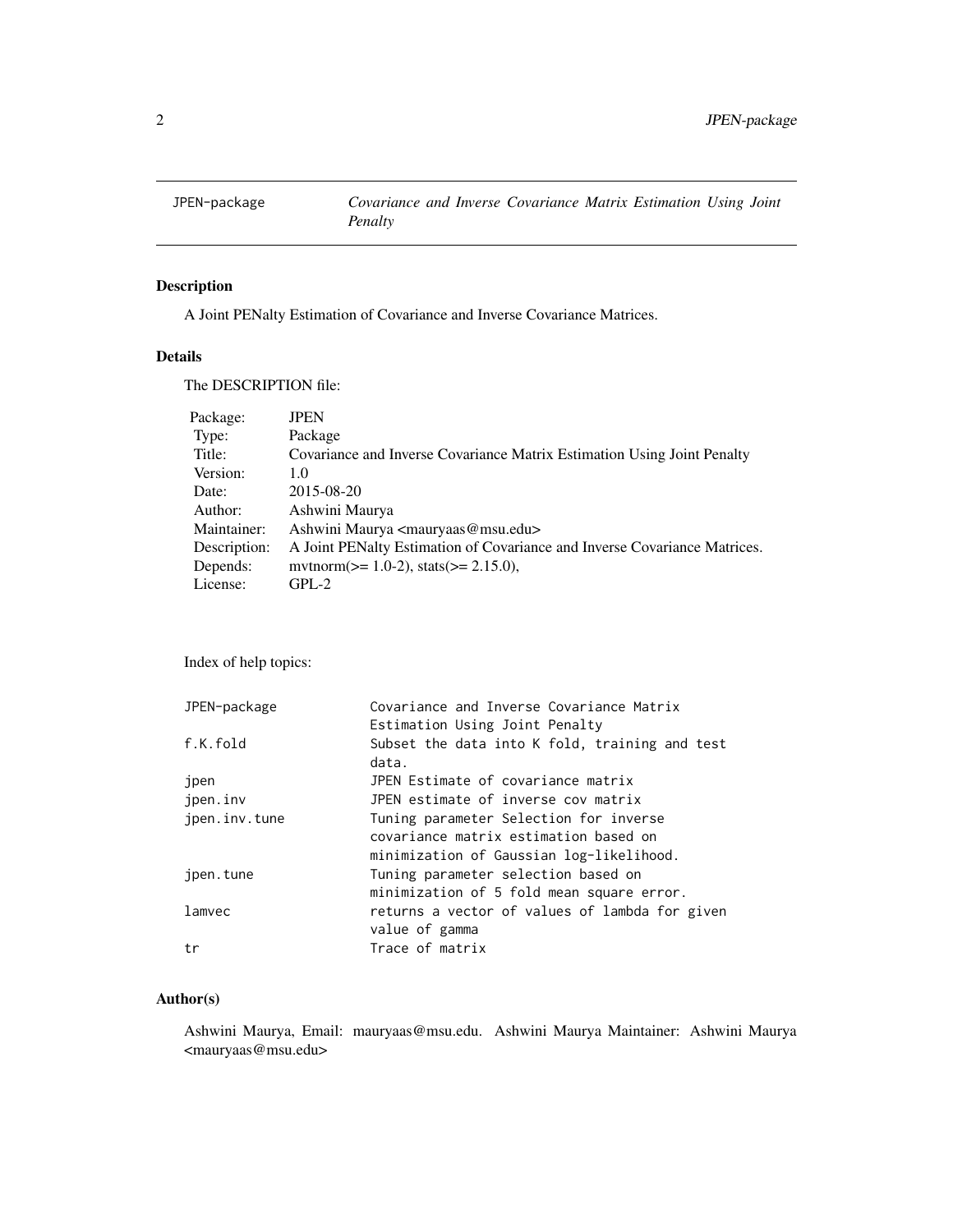#### <span id="page-2-0"></span>f.K.fold 3

#### References

A Well Conditioned and Sparse Estimate of Covariance and Inverse Covariance Matrix Using Joint Penalty. Submitted. http://arxiv.org/pdf/1412.7907v2.pdf

#### See Also

jpen,jpen.inv

f.K.fold *Subset the data into K fold, training and test data.*

#### Description

K-fold subsetting.

#### Usage

f.K.fold(Nobs, K = 5)

#### Arguments

| Nobs | n is number of observations             |
|------|-----------------------------------------|
| К    | K is number of folds, typically 5 fold. |

#### Details

K-fold subset of observations into training and test data.

#### Value

Returns the index for K-fold training and test data subsets.

#### Author(s)

Ashwini Maurya, Email: mauryaas@msu.edu

#### References

A Well Conditioned and Sparse Estimate of Covariance and Inverse Covariance Matrix Using Joint Penalty. Submitted. http://arxiv.org/pdf/1412.7907v2.pdf

#### Examples

n=100;K=5;cv=f.K.fold(n,K);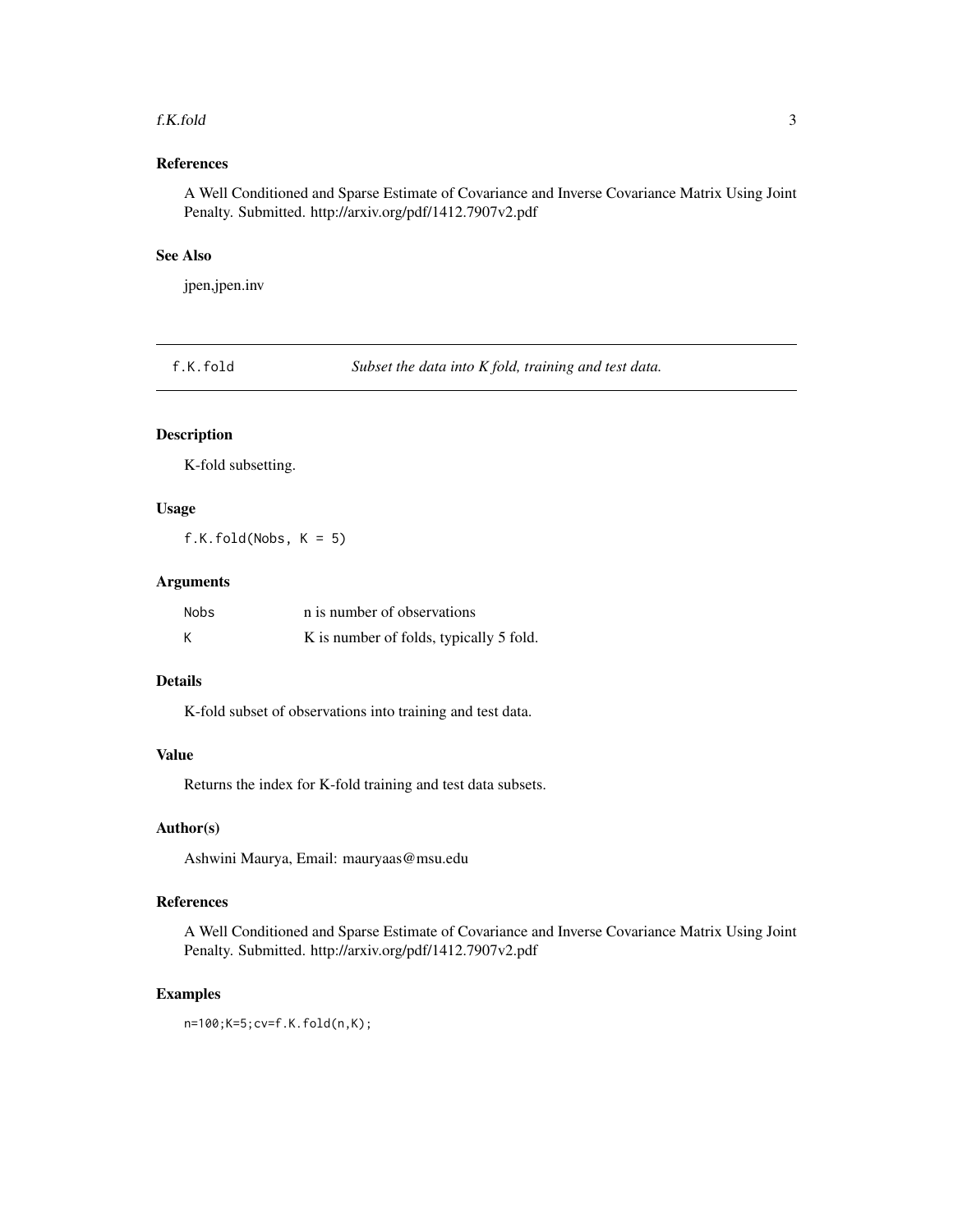<span id="page-3-0"></span>

#### Description

Estimate of covariance Matrix using Joint Penalty Method

#### Usage

jpen(S, gam, lam=NULL)

#### Arguments

| S   | Sample covariance matrix.                     |
|-----|-----------------------------------------------|
| gam | Tuning parameter gamma, gam is non-negative.  |
| lam | Tuning parameter lambda. lam is non-negative. |

#### Details

This function returns an estimate of covariance matrix using Joint Penalty method.

#### Value

Estimate of Covariance Matrix.

#### Author(s)

Ashwini Maurya, Email: mauryaas@msu.edu

#### References

A Well Conditioned and Sparse Estimate of Covariance and Inverse Covariance Matrix Using Joint Penalty. Submitted. http://arxiv.org/pdf/1412.7907v2.pdf

#### See Also

jpen.tune, jpen.inv

#### Examples

```
p=10;n=100;
Sig=diag(p);
y=rmvnorm(n,mean=rep(0,p),sigma=Sig);
gam=1.0;S=var(y);
lam=2/p;Sighat=jpen(S,gam,lam);
```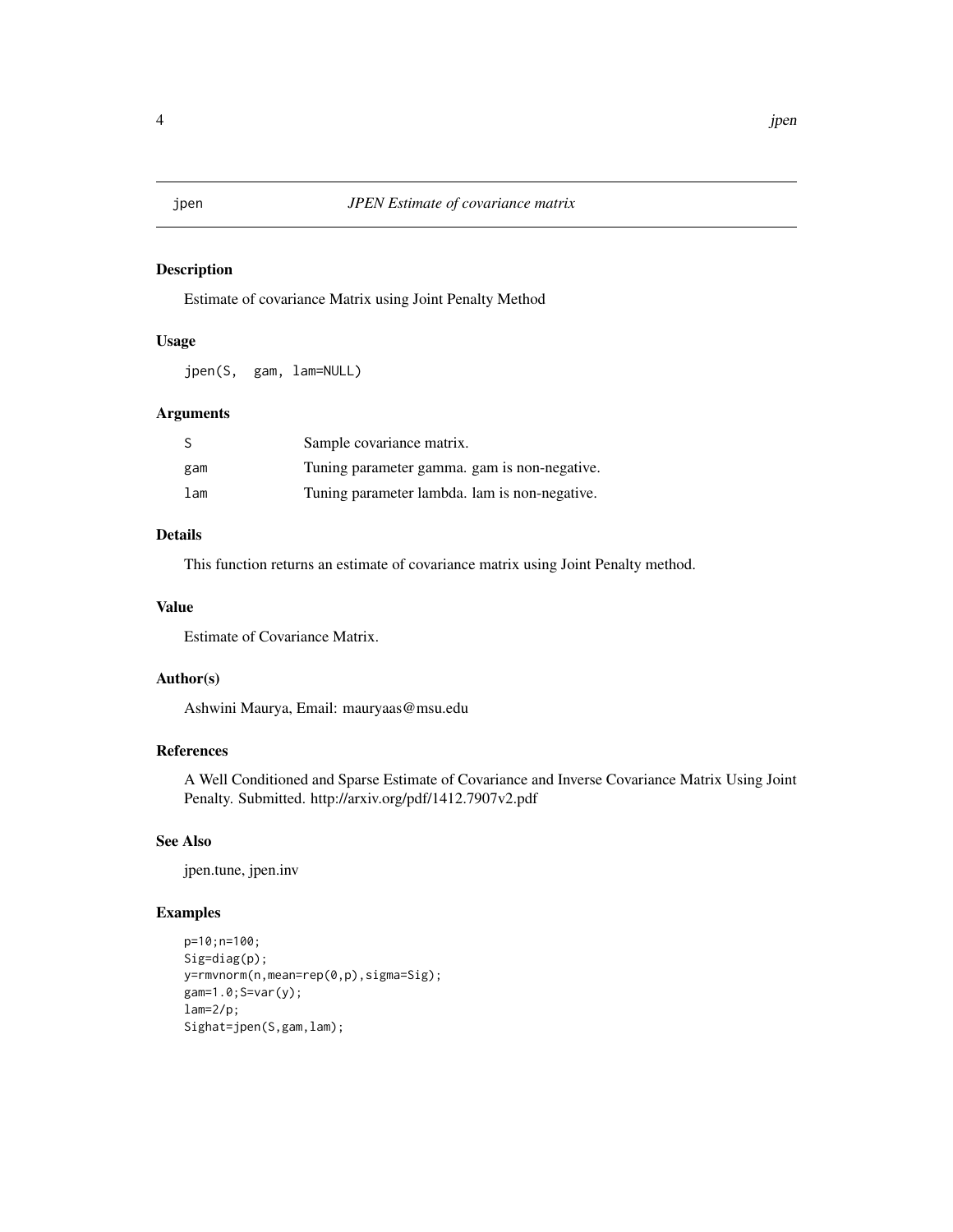<span id="page-4-0"></span>

#### Description

A well conditioned and sparse estimate of inverse covariance matrix using Joint Penalty

#### Usage

```
jpen.inv(S, gam, lam=NULL)
```
#### Arguments

|     | Sample cov matrix or a positive definite estimate based on covariance matrix. |
|-----|-------------------------------------------------------------------------------|
| gam | gam is tuning parameter for eigenvalues shrinkage.                            |
| lam | lam is tuning parameter for sparsity.                                         |

#### Details

Estimates a well conditioned and sparse inverse covariance matrix using Joint Penalty. If input matrix is singular or nearly singular, a JPEN estimate of covariance matrix is used in place of S.

#### Value

Returns a well conditioned and positive inverse covariance matrix.

#### Author(s)

Ashwini Maurya, Email: mauryaas@msu.edu.

#### References

A Well Conditioned and Sparse Estimate of Covariance and Inverse Covariance Matrix Using Joint Penalty. Submitted. http://arxiv.org/pdf/1412.7907v2.pdf

#### See Also

jpen,jpen.tune,jpen.inv.tune

#### Examples

```
p=10;n=100;
Sig=diag(p);
y=rmvnorm(n,mean=rep(0,p),sigma=Sig);
S=var(y);gam=1.0;
lam=2*max(abs(S[col(S)!=row(S)]))/p;
Omghat=jpen.inv(var(y),gam,lam);
```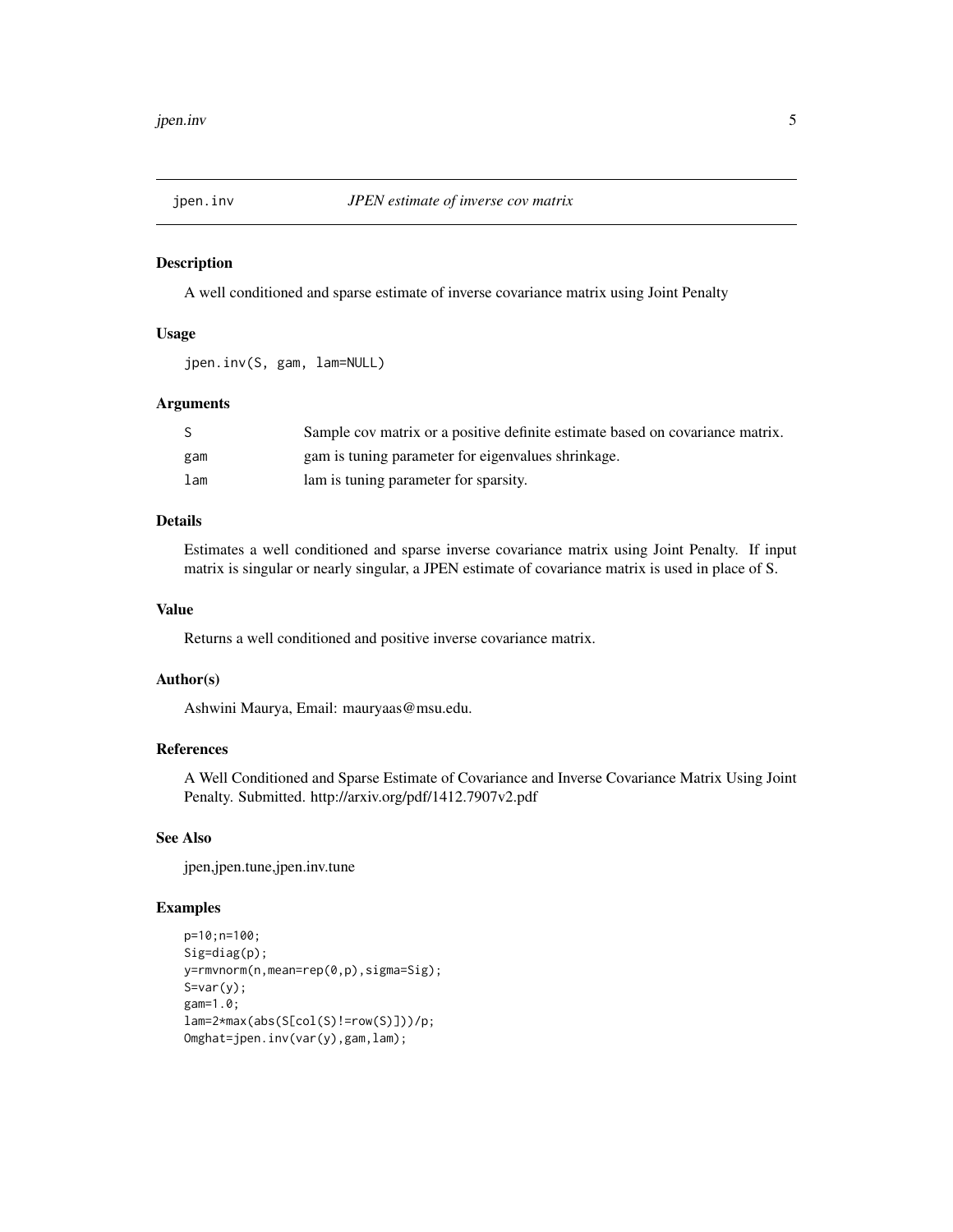<span id="page-5-0"></span>jpen.inv.tune *Tuning parameter Selection for inverse covariance matrix estimation based on minimization of Gaussian log-likelihood.*

#### Description

Returns optimal values of tuning parameters lambda and gamma

#### Usage

jpen.inv.tune(Ytr, gama, lambda=NULL)

#### Arguments

| Ytr    | Ytr is matrix of observations.                                                                                                                                                                                                                                                  |
|--------|---------------------------------------------------------------------------------------------------------------------------------------------------------------------------------------------------------------------------------------------------------------------------------|
| gama   | A vector of gamma values.                                                                                                                                                                                                                                                       |
| lambda | Optional vector of values of lambda. If optional, the algorithm automatically<br>calculates 10 values of lambda for each gamma and finds the optimal values of<br>(lambda, gamma) that minimizes the negative of Gaussian likelihood function<br>using K-fold cross validation. |

#### Details

Returns the value of optimal tuning parameters. The function uses K-fold cross validation to select the best tuning parameter from among a set of of values of lambda and gamma.

#### Value

Returns the optimal values of lambda and gamma.

#### Author(s)

Ashwini Maurya, Email: mauryaas@msu.edu.

#### References

A Well Conditioned and Sparse Estimate of Covariance and Inverse Covariance Matrix Using Joint Penalty. Submitted. http://arxiv.org/pdf/1412.7907v2.pdf

#### See Also

jpen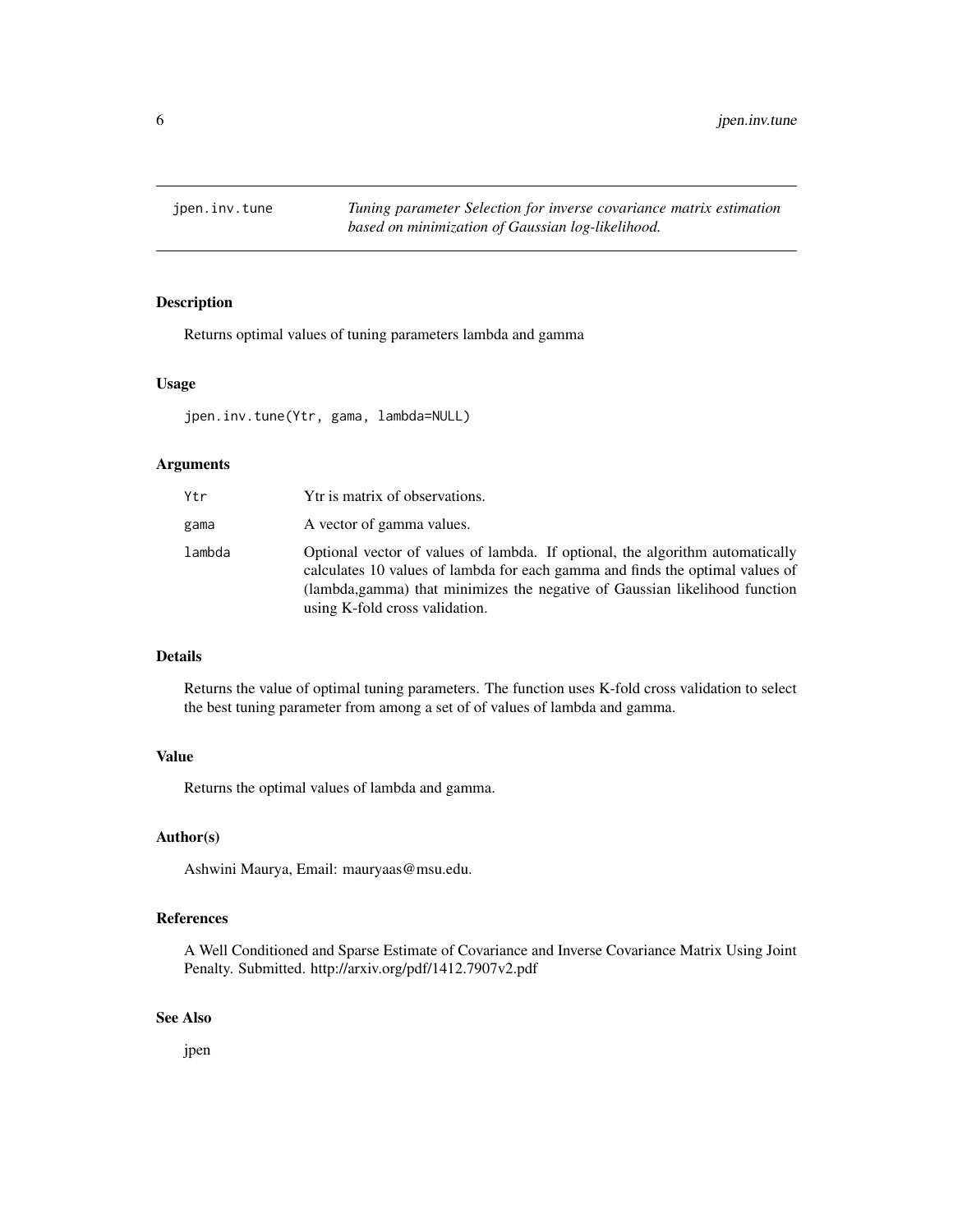#### <span id="page-6-0"></span>jpen.tune 7

#### Examples

```
p=10;n=100;
Sig=diag(p);
y=rmvnorm(n,mean=rep(0,p),sigma=Sig);
gama=c(0.5,1.0);
opt=jpen.inv.tune(var(y),gama);
```
Tuning parameter selection based on minimization of 5 fold mean *square error.*

#### Description

Returns optimal values of tuning parameters lambda and gamma which minimizes the K-fold crossvalidation error on

#### Usage

jpen.tune(Ytr, gama, lambda=NULL)

#### Arguments

| Ytr    | Ytr is matrix of observations.                             |
|--------|------------------------------------------------------------|
| gama   | gama is vector of gamma values, gamma is non-negative.     |
| lambda | lambda is vector of lambda values. lambda is non-negative. |

#### Details

Returns the value of optimal tuning parameters. The function uses K-fold cross validation to select the best tuning parameter from among a set of of values of lambda and gamma.

#### Value

Returns the optimal values of lambda and gamma.

#### Author(s)

Ashwini Maurya, Email: mauryaas@msu.edu.

#### References

A Well Conditioned and Sparse Estimate of Covariance and Inverse Covariance Matrix Using Joint Penalty. Submitted. http://arxiv.org/pdf/1412.7907v2.pdf

#### See Also

jpen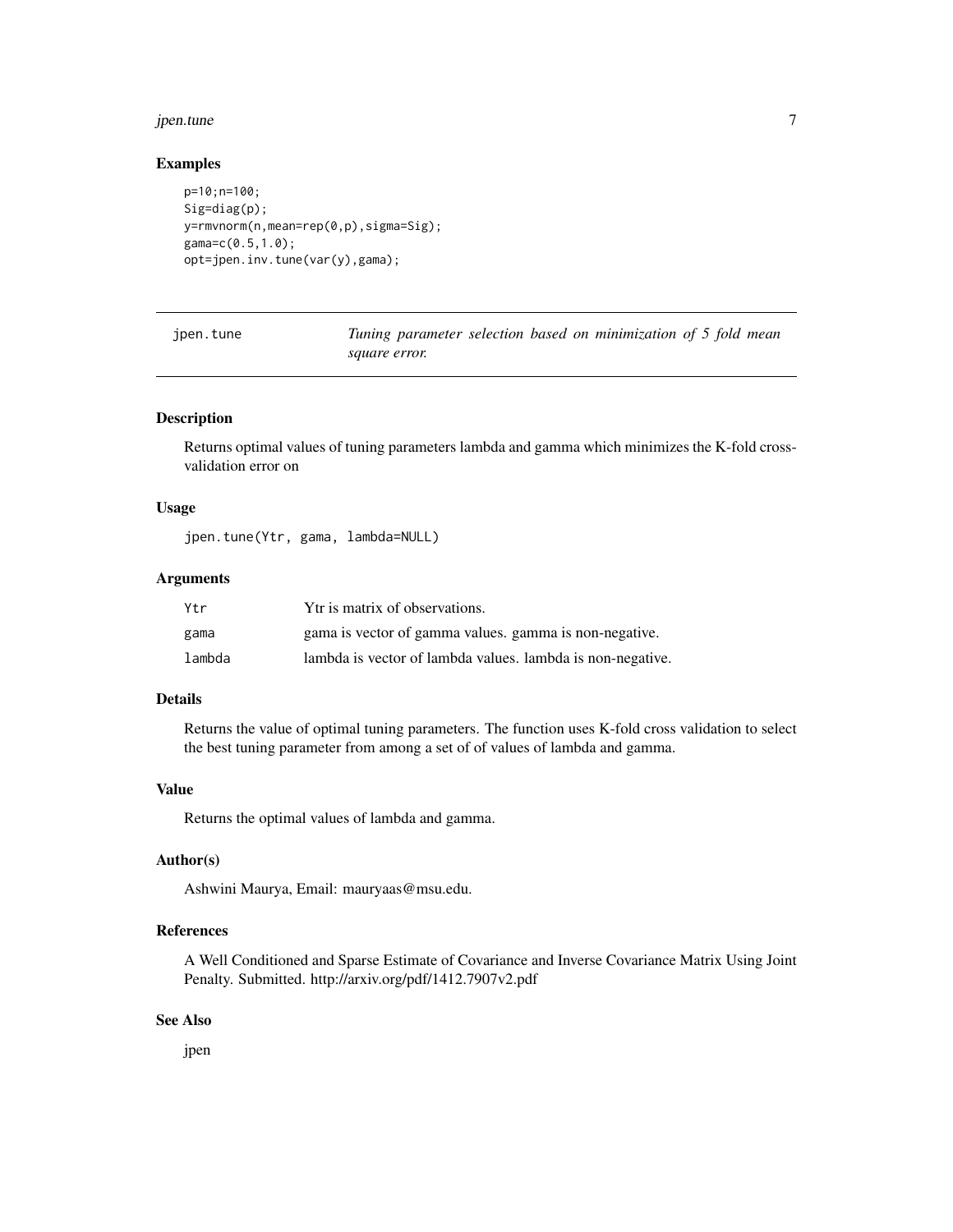<span id="page-7-0"></span>8 lamvec and the state of the state of the state of the state of the state of the state of the state of the state of the state of the state of the state of the state of the state of the state of the state of the state of t

#### Examples

```
p=10;n=100;
Sig=diag(p);
y=rmvnorm(n,mean=rep(0,p),sigma=Sig);
gama=c(0.5,1.0);
opt=jpen.tune(Ytr=y,gama);
```
lamvec *returns a vector of values of lambda for given value of gamma*

#### Description

returns 10 values of lambda for each gamma.

#### Usage

lamvec(c, gam, p)

#### Arguments

| C.  | c is absolute maximum of off-diagonal entries of sample covariance matrix. |
|-----|----------------------------------------------------------------------------|
| gam | gamma is a non-negative constant.                                          |
| D   | p is number of rows/columns of matrix.                                     |

#### Details

The lamvec function retuns a 10 values of lambda for each value of gamma. A larger value of lambda yields sparse estimate but need not be positive definite, however at least one combination of (lambda, gamma) will yield a positive definite solution. If two different combination of (lambda, gamma) yeilds same cross validation error, a larger values of lambda will be selected which results in more sparse solution.

#### Value

A vector of values of lambda for each combination of gama. By choosing c as the maximum of off-diagonal elements of sample covariance matrix, the largest value of lambda yields an estimate which diagonal matrix with elements proportional to the diagonal elements of sample covariance matrix.

#### Author(s)

Ashwini Maurya, Email: mauryaas@msu.edu

#### References

A Well Conditioned and Sparse Estimate of Covariance and Inverse Covariance Matrix Using Joint Penalty. Submitted. http://arxiv.org/pdf/1412.7907v2.pdf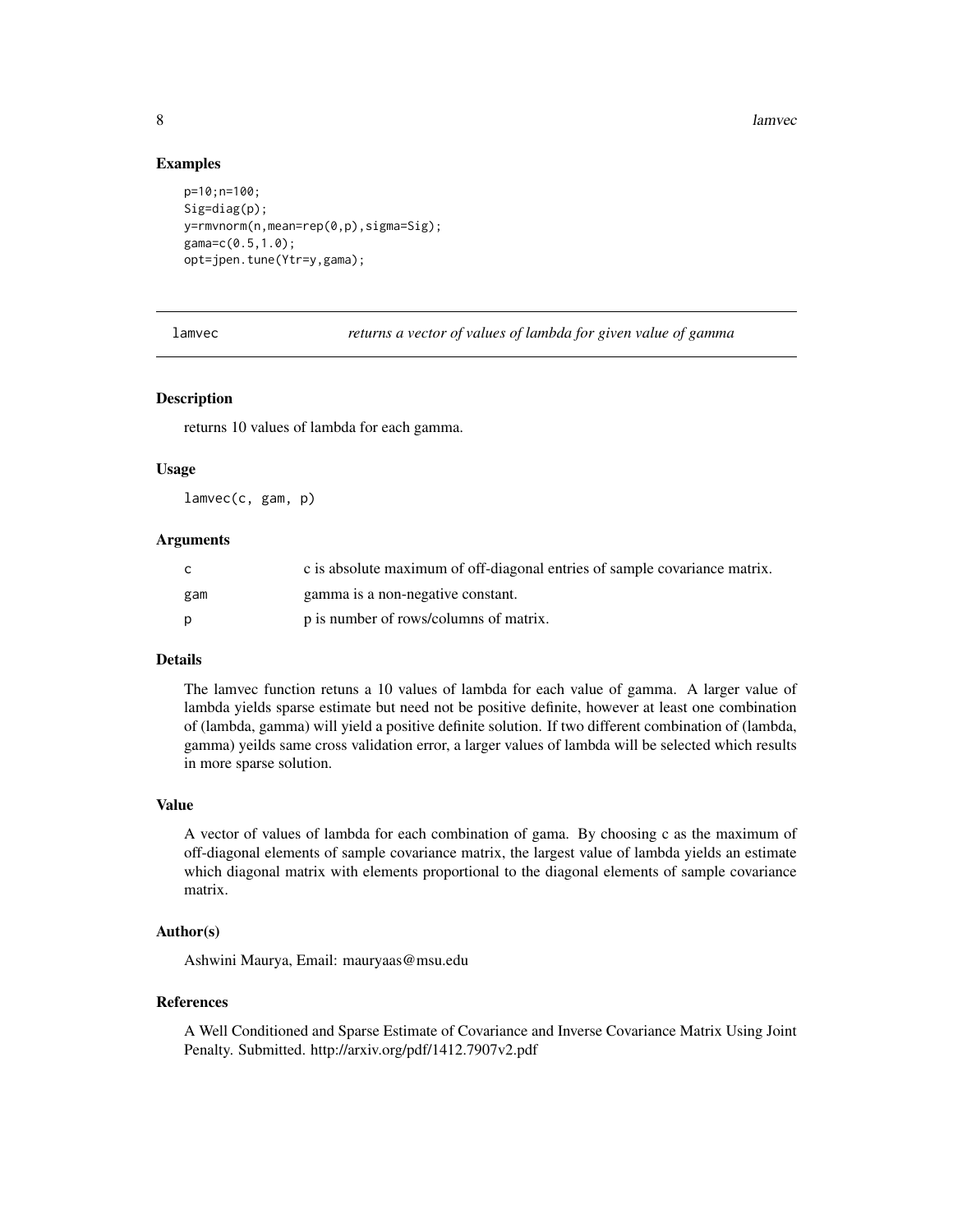### See Also

jpen, jpen.inv, jpen.tune, jpen.tune.inv

#### Examples

```
p=10;n=100;Sig=diag(p);
y=rmvnorm(n,mean=rep(0,p),sigma=Sig);
gam=c(0.5);
S=var(y);c=max(abs(S[row(S)!=col(S)]));
lambda=lamvec(c,gam,p);
```
tr *Trace of matrix*

#### Description

Returns the trace of a matrix

#### Usage

tr(A)

#### Arguments

A is the input matrix.

#### Details

Returns the trace (sum of diagonal elements )of input matrix).

#### Value

Trace of input matrix.

#### Author(s)

Ashwini Maurya, Email: mauryaas@msu.edu

#### References

A Well Conditioned and Sparse Estimate of Covariance and Inverse Covariance Matrix Using Joint Penalty. Submitted. http://arxiv.org/pdf/1412.7907v2.pdf

#### Examples

```
p=10;n=100;Sig=diag(p);
y=rmvnorm(n,mean=rep(0,p),sigma=Sig);
S=var(y);tr(S);
```
<span id="page-8-0"></span>